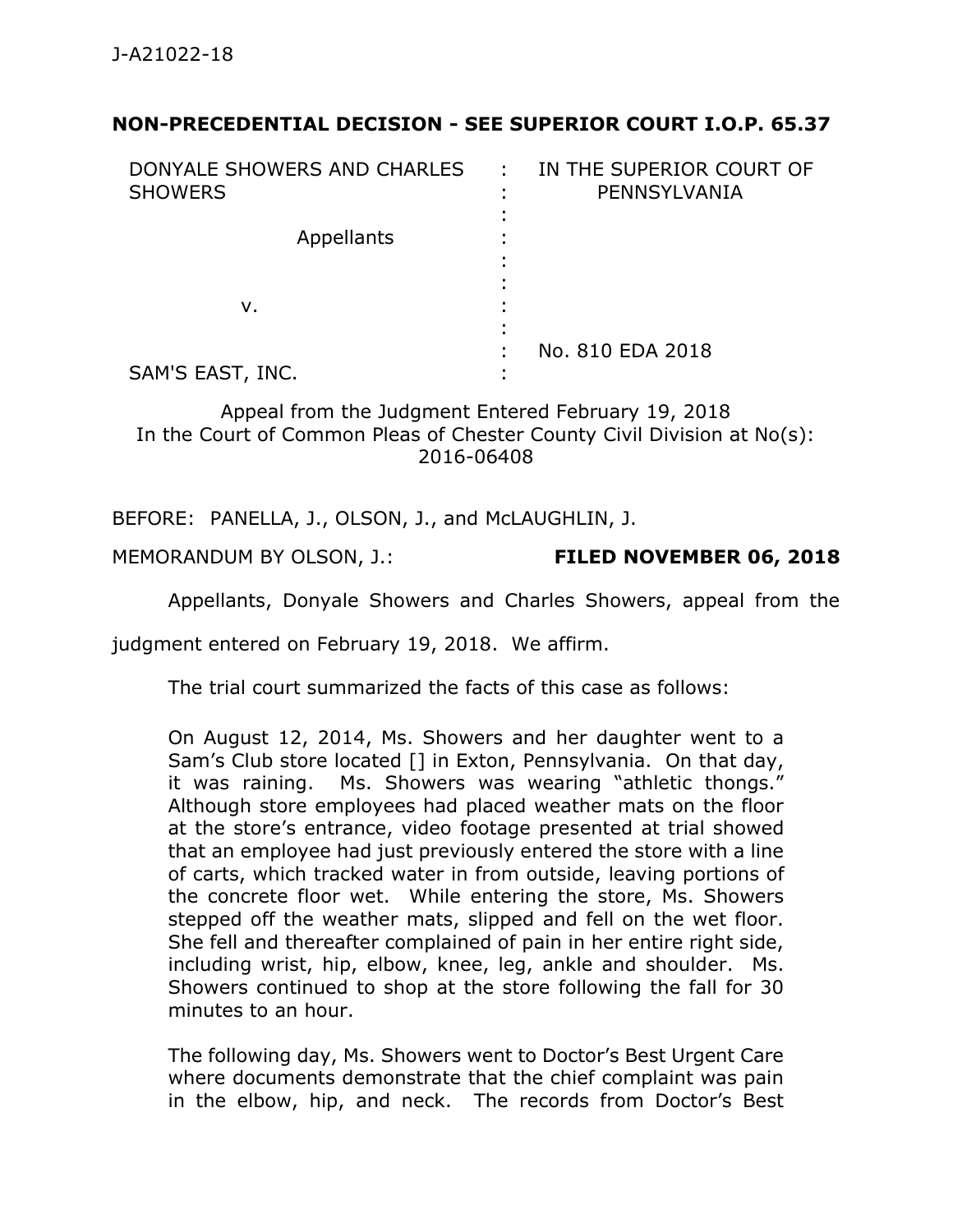revealed no abnormalities of the knee, leg, ankle or foot. Four days later on August 16, 2014, Ms. Showers took a walk with her husband. They walked approximately .7 mile from their home before turning around and making their way back. At the end of the 1.4 mile walk, Ms. Showers testified that her knee "gave out" and she fell directly onto her knee outside of her home.

On August 27, 2014, Ms. Showers went to see Dr. [Kevin] Mansmann with complaints about her right knee. At the exam, Ms. Showers mentioned both the fall at Sam's Club and the second fall outside of her home. Dr. Mansmann's records did not reveal any swelling or diffusion of the right knee. The exam was, in fact, unremarkable. An MRI showed no evidence of acute injury; rather, it showed arthritis underneath the kneecap. Ms. Showers commenced physical therapy which she completed in November of 2014.

In February of 2015, Ms. Showers followed up with Dr. Mansmann and complained of continued knee pain. Dr. Mansmann recommended arthroscopic surgery on her right knee, which Ms. Showers underwent on April 16, 2015. Dr. Mansmann's post-operative report revealed an inner rim tear in the lateral meniscus, which he repaired. Following surgery, Ms. Showers underwent another course of physical therapy. She testified that, although her knee remained sore, she was feeling better.

In his expert testimony, Dr. Mansmann opined that the tear to the lateral meniscus was caused by the **two** falls experienced by Ms. Showers in August of 2014. He also opined that Ms. Showers suffered a permanent injury. The defense presented expert testimony at trial by Dr. Laurence Wolf, who opined that Ms. Showers did not injure her knee in the incident at Sam's Club. He further opined that Ms. Showers had aggravated previously asymptomatic degenerative arthritis in her right knee.

At trial, the jury returned a verdict in which they found both Sam's Club and Ms. Showers 50% negligent and that each party's negligence was the factual cause of the injury to Ms. Showers. The jury awarded \$7,481.40.

Trial Court Opinion, 3/13/2018, at 1-3 (emphasis in original).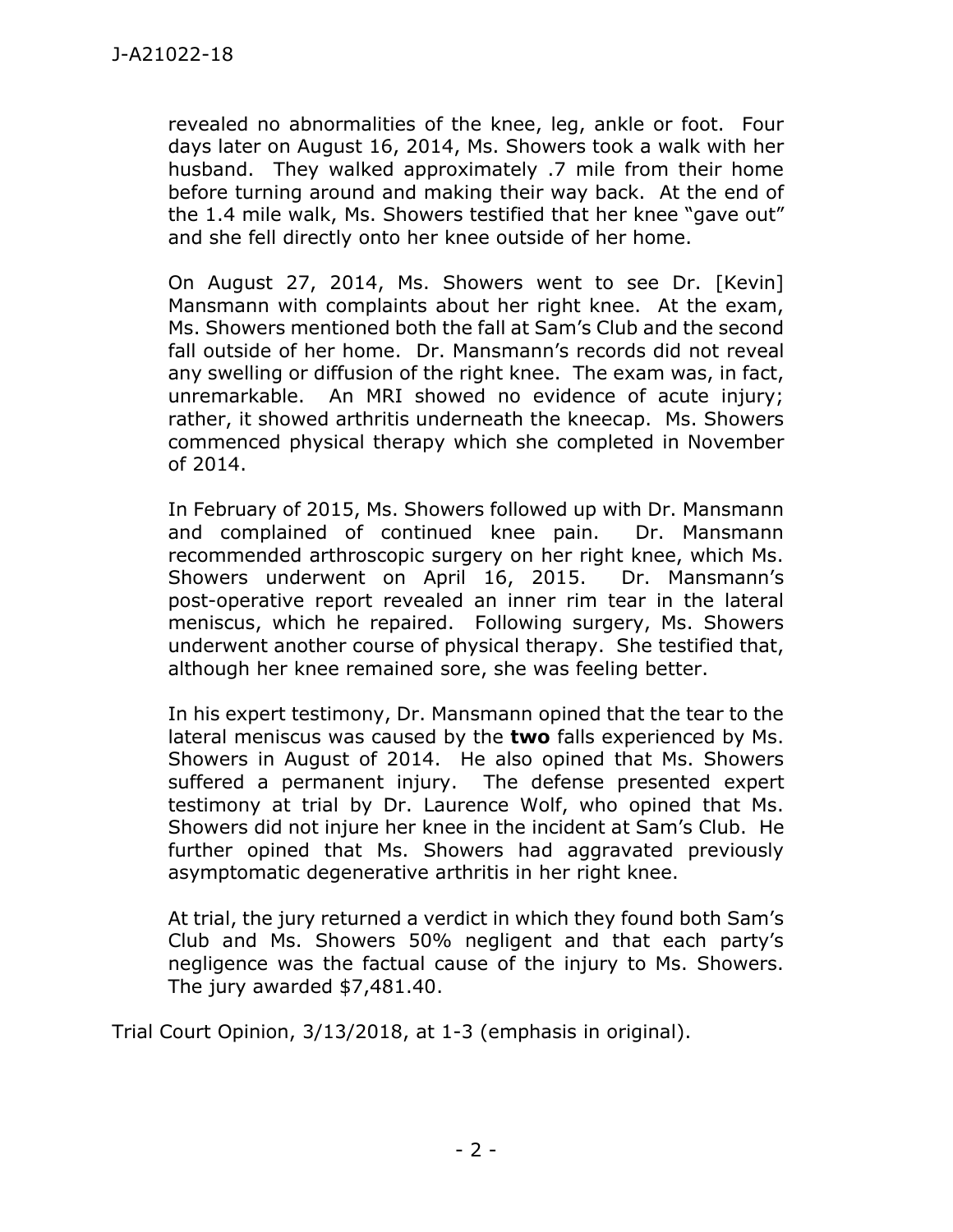Appellants filed a post-trial motion on February 5, 2018. The trial court

denied relief by order entered on February 7, 2018 and entered judgment on

February 19, 2018. This timely appeal resulted. $1$ 

On appeal, Appellants present the following issues for our review:

- 1. Did the trial court err and abuse its discretion when it held that the jury's verdict, which contained no award of damages for pain and suffering, was correct and not against the weight of the evidence?
- 2. Did the trial court err when it refused to submit to the jury a verdict slip that required the jury to list individually the amount awarded for each item of damage?

Appellants' Brief at 4.

\_\_\_\_\_\_\_\_\_\_\_\_\_\_\_\_\_\_\_\_\_\_\_\_\_\_\_\_\_\_\_\_\_\_\_\_\_\_\_\_\_\_\_\_

For ease of discussion, we will examine Appellants' second issue first. In this case, the jury returned a verdict for Appellants in a lump sum amount of \$7,481.40. *Id.* at 14. This sum equaled the total amount of medical expenses Ms. Showers sought at trial. *Id.* At a charging conference prior to jury deliberation, Appellants submitted a proposed verdict slip, which would have required the jury to specify its damage award by category including pain and suffering, medical expenses, and loss of consortium. *Id.* at 28-31. Appellants argue that the trial court erred by denying the request. As a result, Appellants contend there is no way "to say with certainty whether the jury's

<sup>&</sup>lt;sup>1</sup> Appellants filed a notice of appeal on February 21, 2018. On February 26, 2018, the trial court ordered Appellants to file a concise statement of errors complained of on appeal pursuant to Pa.R.A.P. 1925(b). Appellants complied timely. The trial court issued an opinion pursuant to Pa.R.A.P. 1925(a) on March 13, 2018.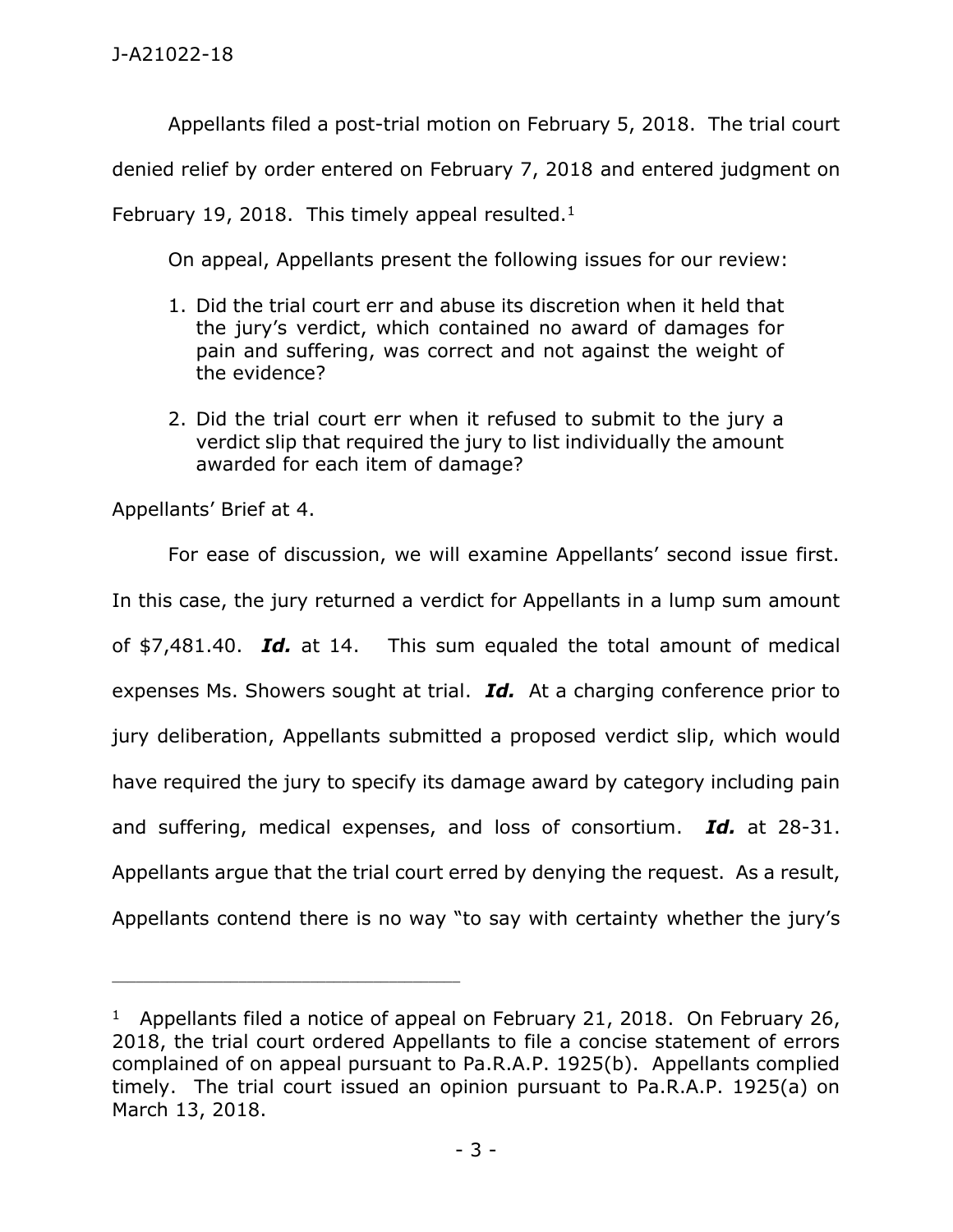award is solely for medical expenses or, as the trial court [] speculate[s], includes an award for pain and suffering." *Id.* at 31. Accordingly, Appellants believe they are entitled to a new trial on damages. *Id.*

We examine a trial court's oral jury instructions and use of verdict sheets to determine whether the trial court committed an abuse of discretion or error of law controlling the outcome of the case. *See Seels v. Tenet Health* 

*System Hahnemann, LLC*, 167 A.3d 190, 207 n.5 (Pa. Super. 2017)

(citation omitted). Our Supreme Court recently reaffirmed:

In order to preserve a jury-charge challenge for appellate review, a party must either: (1) lodge a contemporaneous objection on the record; or (2) make requested points for charge part of the record pursuant to Pa.R.C.P. 226(a), obtain an explicit trial court ruling upon the challenged instruction, and raise the issue in a post-trial motion.

*Jones v. Ott*, 2018 WL 3977960, at \*6 (Pa. August 21, 2018) (some citations omitted). "Taken together, our rules of civil and appellate procedure, and our longstanding principles of preservation and waiver, dictate that, while a jury-charge challenge can be preserved under Pa.R.C.P. 227.1 by making proposed instructions part of the record and by raising the issue in a post-trial motion, the challenge is waived when the appellant fails to secure a record ruling from the trial court upon the proposed charge." *Id.* at \*5. The *Jones*

Court noted:

Without an on-the-record ruling upon a proposed point for charge, an appellate court cannot know whether the trial court denied the point for charge, whether counsel withdrew the point for charge, or whether the parties agreed upon a compromise charge. Trials are dynamic, and it is not unusual for lawyers to modify or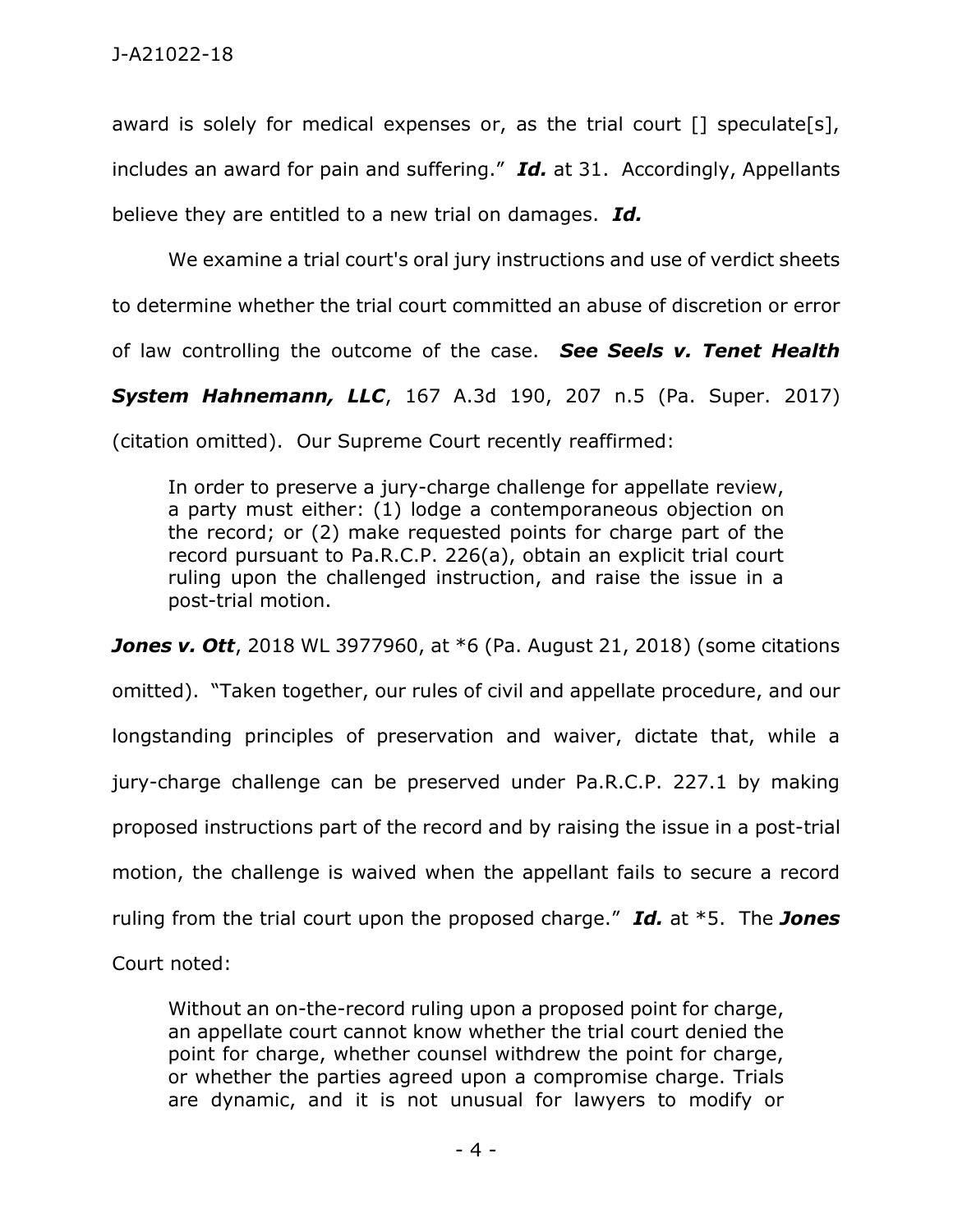withdraw points for charge that were previously drafted and submitted but that end up at variance with the record developed during the trial. Moreover, parties sometimes compromise as to certain instructions. Consequently, the mere filing of proposed points for charge cannot assure a record sufficient to allow meaningful appellate review.

## *Jones*, 2018 WL 3977960 at \*7.

Here, the trial court noted "Appellants did not object to the final form of the verdict sheet during trial proceedings or in their post-trial motion, and as such, any objection to the verdict sheet on appeal ha[s] been waived." Trial Court Opinion, 3/13/2018, at 5. Upon review of the certified record, we agree. While Appellants argue that they raised the proposed verdict slip at a charging conference prior to trial, there is no record evidence of the charging conference. Accordingly, the trial court did not make a record ruling on the proposed verdict slip. At the end of trial, the trial court instructed the jury and then asked counsel if the instructions were acceptable. *See* N.T., 10/10/2017, at 96. Counsel for Appellants acquiesced and did not object. *Id.* at 97. Later, in their post-trial motion, Appellants argued that the trial court erred in failing to provide the jury with the proposed verdict slip. However, there is no record evidence of the charging conference and Appellants did not contemporaneously object to the proposed verdict slip at trial. Accordingly, Appellants cannot subsequently save the issue by raising it in a post-trial motion. As such, we are constrained to find Appellants' second issue waived.

In their first issue presented, Appellants argue that the trial court erred as a matter of law or abused its discretion when it determined that the verdict

- 5 -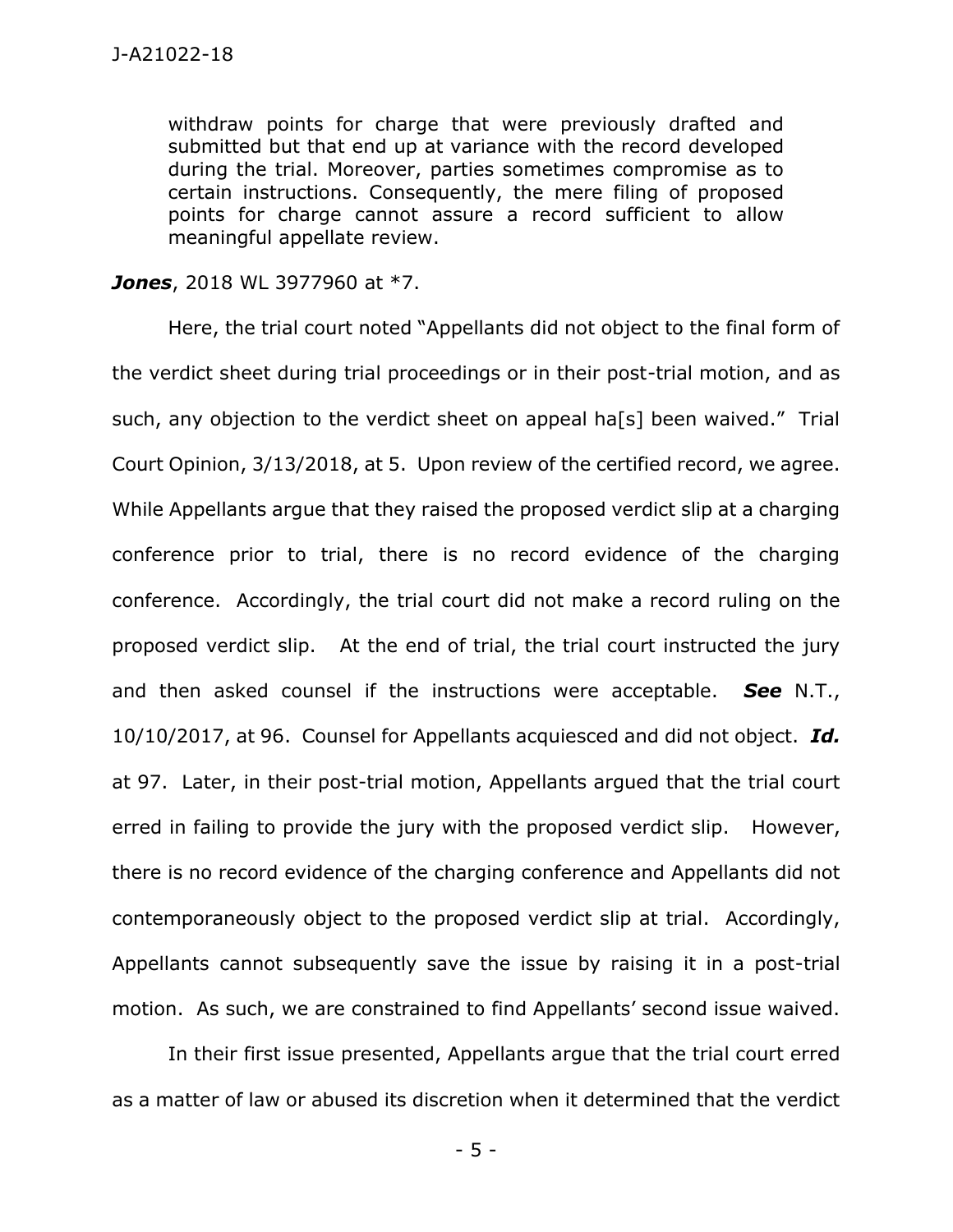was not against the weight of the evidence. *Id.* at 16-18. As previously mentioned, Appellants posit that because the jury returned a verdict for Ms. Showers in the full amount of her submitted medical expenses, the jury did not award damages for pain and suffering. *Id.* at 14. Thus, Appellants contend that "the injuries the jury found [Ms. Showers] sustained were too severe for the trial court to have had a reasonable basis to believe that the jury's award of medical expenses, without compensation for pain and suffering, was based on any determination properly within the province of the jury and is so contrary to the evidence as to shock one's sense of justice." *Id.* at 28.

Our standard of review is as follows:

This Court's review of a weight claim is a review of the trial court's exercise of discretion, not of the underlying question of whether we believe that the verdict is against the weight of the evidence. Moreover, a new trial will be granted on the basis that the jury's verdict is against the weight of the evidence only when the verdict is so contrary to the evidence as to shock one's sense of justice. In reviewing the trial court's refusal to grant a new trial on this basis, this Court reviews all of the evidence.

*Krishnan v. Cutler Group, Inc.*, 171 A.3d 856, 881 (Pa. Super., 2017)

(internal citations, quotations, and brackets omitted). We may affirm the trial

court's decision on any legal basis. *Communications Network* 

*International, Ltd. v. Mullineaux*, 187 A.3d 951, 965 (Pa. Super. 2018).

Here, the trial court determined:

In the case *sub judice*, the jury determined that Sam's East was 50% negligent and that such negligence was the factual cause of Ms. Showers' injury. The jury also found Ms. Showers to be 50%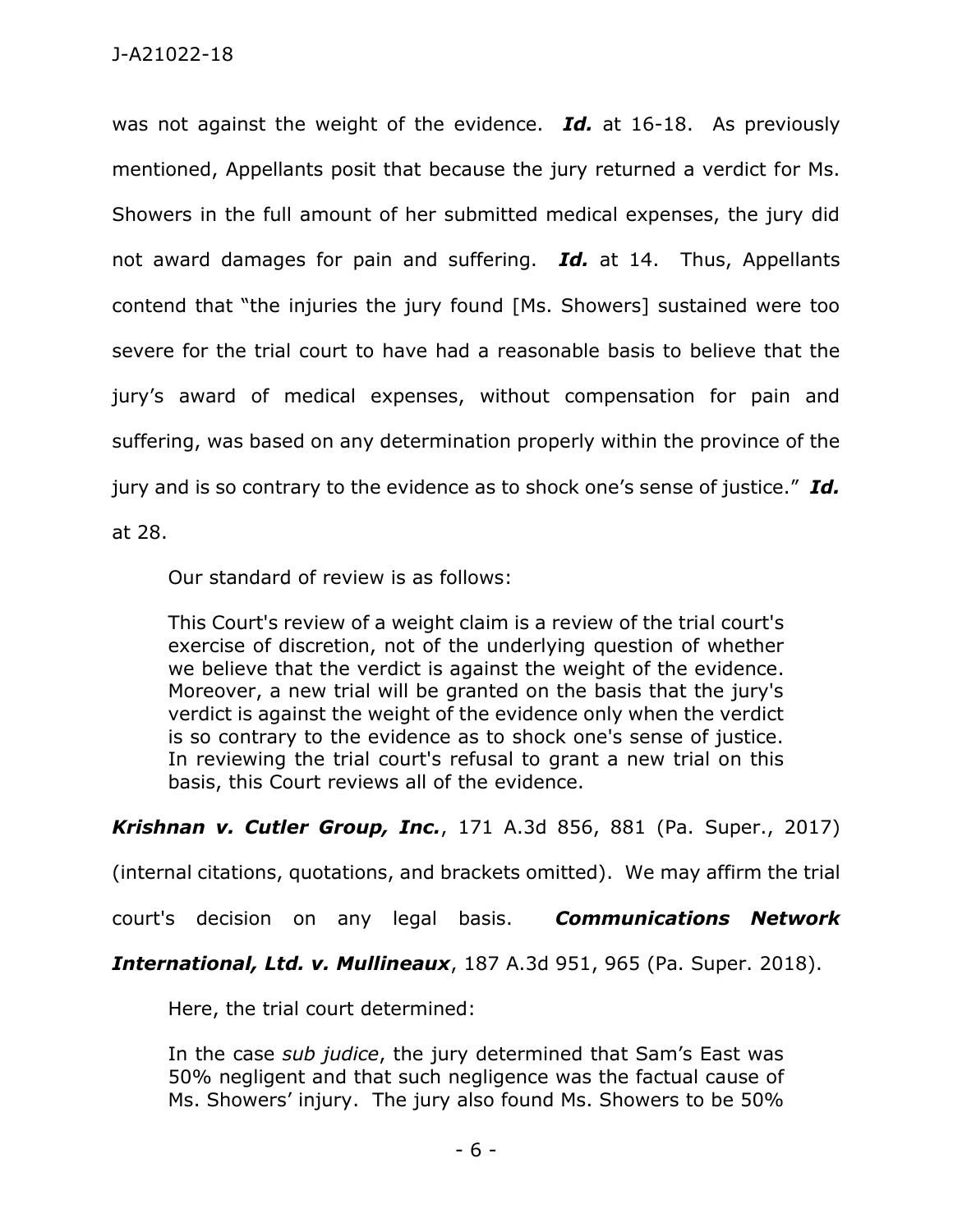negligent. It appears that the jury concluded that Sam's East was negligent in maintaining a safe, dry entrance to the store so as to prevent slip and falls like the one Ms. Showers experienced. The jury also determined that Sam East's failure to maintain the store entrance was the factual cause of Ms. Showers' slip and fall, which caused her to endure pain to her right hip, elbow and neck (the areas of complaint when Ms. Showers first presented to the urgent care center). It is entirely possible that the jury concluded that \$7,481.40 was adequate compensation for the minor injuries to the hip, elbow and neck which Ms. Showers sustained during this initial fall.

\* \* \*

[T]here is nothing in the record to suggest that the lump sum verdict was solely for medical expenses. The jury could have made this award using the medical expenses as a guidepost.

Trial Court Opinion, 3/13/2018, at 6.

\_\_\_\_\_\_\_\_\_\_\_\_\_\_\_\_\_\_\_\_\_\_\_\_\_\_\_\_\_\_\_\_\_\_\_\_\_\_\_\_\_\_\_\_

We agree with the trial court's assessment. The trial court instructed the jury regarding negligence, comparative negligence,<sup>2</sup> and the various damages Appellants sought (including medical expenses, pain and suffering, embarrassment and humiliation, loss of the ability to enjoy the pleasures of life, and disfigurement). N.T., 10/10/2017, at 89-100. "We presume that

42 Pa.C.S.A. § 7102(a).

<sup>&</sup>lt;sup>2</sup> Comparative negligence is statutorily defined as:

In all actions brought to recover damages for negligence resulting in death or injury to person or property, the fact that the plaintiff may have been guilty of contributory negligence shall not bar a recovery by the plaintiff or his legal representative where such negligence was not greater than the causal negligence of the defendant or defendants against whom recovery is sought, but any damages sustained by the plaintiff shall be diminished in proportion to the amount of negligence attributed to the plaintiff.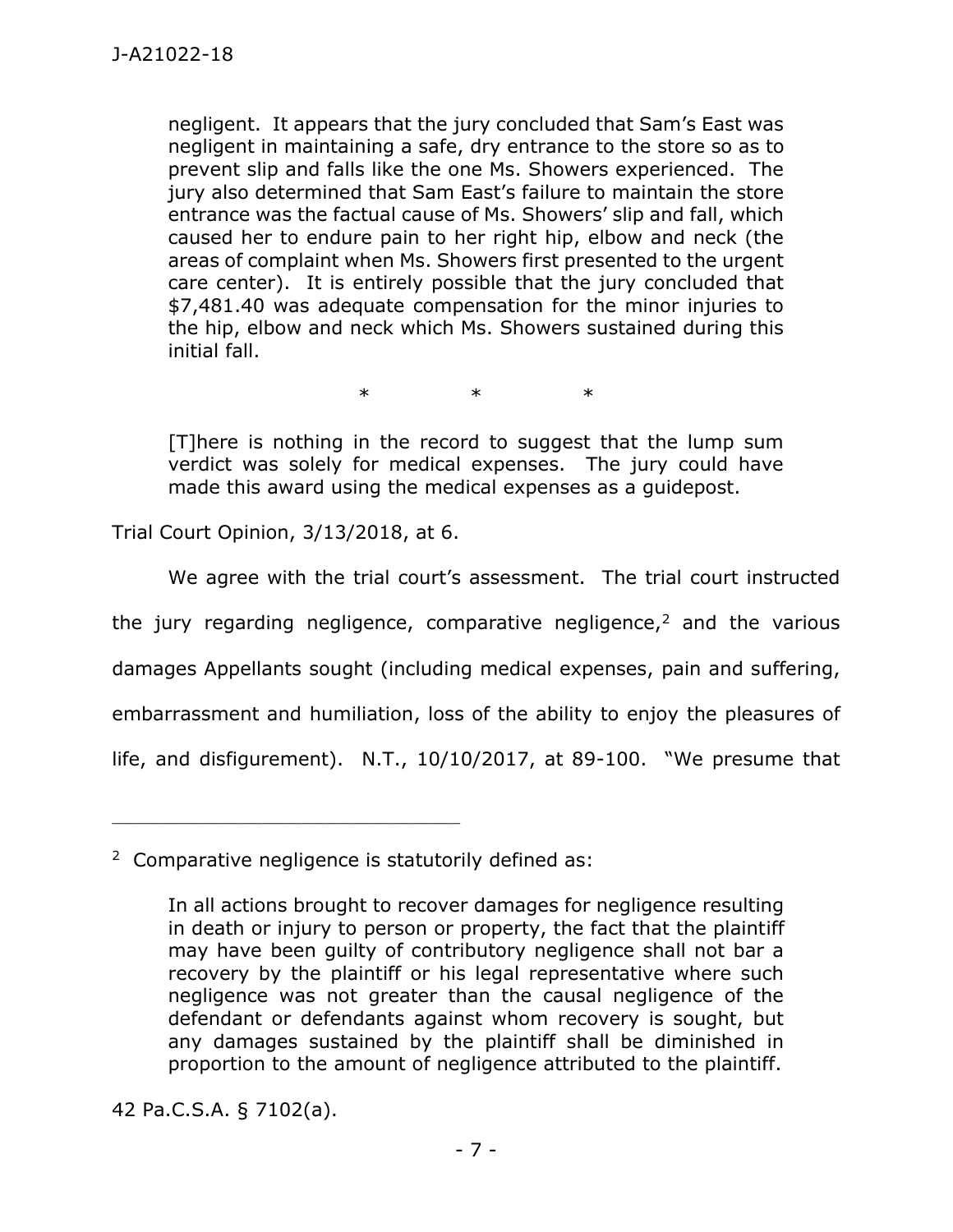juries follow the trial court's instructions." *Renninger v. A & R Machine*  **Shop**, 163 A.3d 988, 1000 (Pa. Super. 2017) (citation omitted). The jury returned a verdict finding Ms. Showers 50% comparatively negligent for her injuries. Thus, the jury was required to reduce Ms. Showers' award by 50%. Ms. Showers proved \$7,481.40 in medical expenses at trial. Assuming the jury believed this, they would have to reduce that sum by 50% when applying the comparative negligence statute. As such, Ms. Showers' medical expenses award would be \$3,740.20. The jury then awarded \$3,740.20 for other damages. Stated another way, the jury believed that Ms. Showers should receive \$14,962.80 in total damages, which ostensibly included damages for pain and suffering.<sup>3</sup> However, because Ms. Showers was 50% responsible for her own injuries, she received her apportioned amount of \$7,481.40. Upon review, we conclude the overall award was not against the weight of the evidence presented. It simply does not shock the conscience of the court. Hence, we deem this issue without merit.

Judgment affirmed.

Judge Panella joins.

\_\_\_\_\_\_\_\_\_\_\_\_\_\_\_\_\_\_\_\_\_\_\_\_\_\_\_\_\_\_\_\_\_\_\_\_\_\_\_\_\_\_\_\_

Judge McLaughlin concurs in the result.

 $3$  Appellants concede in their second issue that because the damage award was for a lump sum, they jury's damage apportionment is mere speculation. Appellants' Brief at 30-31.